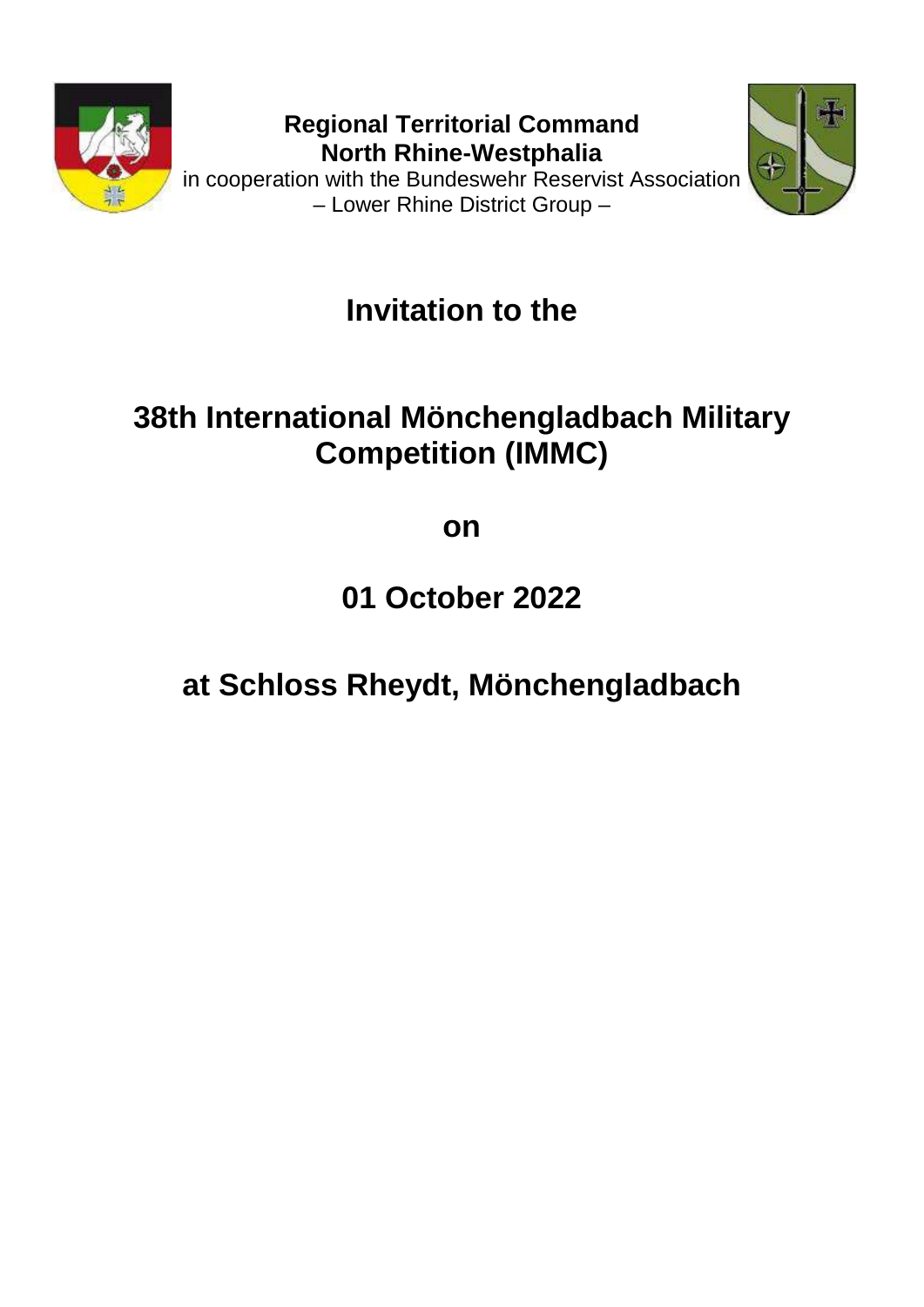#### **Invitation to the**

## **38th International Mönchengladbach Military Competition (IMMC)**

**1.** As part of the effort to develop military skills and capabilities in non-assigned voluntary reservist work, the Regional Territorial Command North Rhine-Westphalia will be hosting the 38th International Mönchengladbach Military Competition (IMMC) on 01 October 2022. Active-duty service members and reservists from Germany will be participating in this competition which will test a wide range of military skills.

#### **2. Organisation**

#### **a) Officer in charge**

Lieutenant Colonel Frank Böllhoff

## **b) Participants**

Reservists and active-duty military personnel of the Bundeswehr, foreign service members and reservists, personnel from authorities, organisations and institutions exercising security-related functions as well as civilian guests.

#### **c) When:** 01 October 2022 Military competition: 0700 to 1700 hours Awards ceremony: 1900 to 2000 hours

Following the awards ceremony, we will conclude the event at Geneicken community sports ground with refreshing drinks and tasty BBQ food.

## **d) Reception point:** Bezirkssportanlage Geneicken (Geneicken community sports ground) Schlossstraße 330, 41238 Mönchengladbach

The reception point will be open from 1700 to 2200 hours on Friday, 30 September 2022, and from 0600 hours on Saturday, 01 October 2022.

#### **e) Competition events**

Shooting contest, general military knowledge, obstacle course, first aid, climbing, dinghy ride, team challenges

#### **f) Team strength**

Military personnel: 4, irrespective of rank. Civilian personnel: 4, according to their organisational affiliation.

The number of teams is limited to fifty (50).

There are no specific requirements regarding the composition of the teams in terms of rank and gender. Wherever possible, incomplete teams will be filled to full strength by other contestants at the reception point.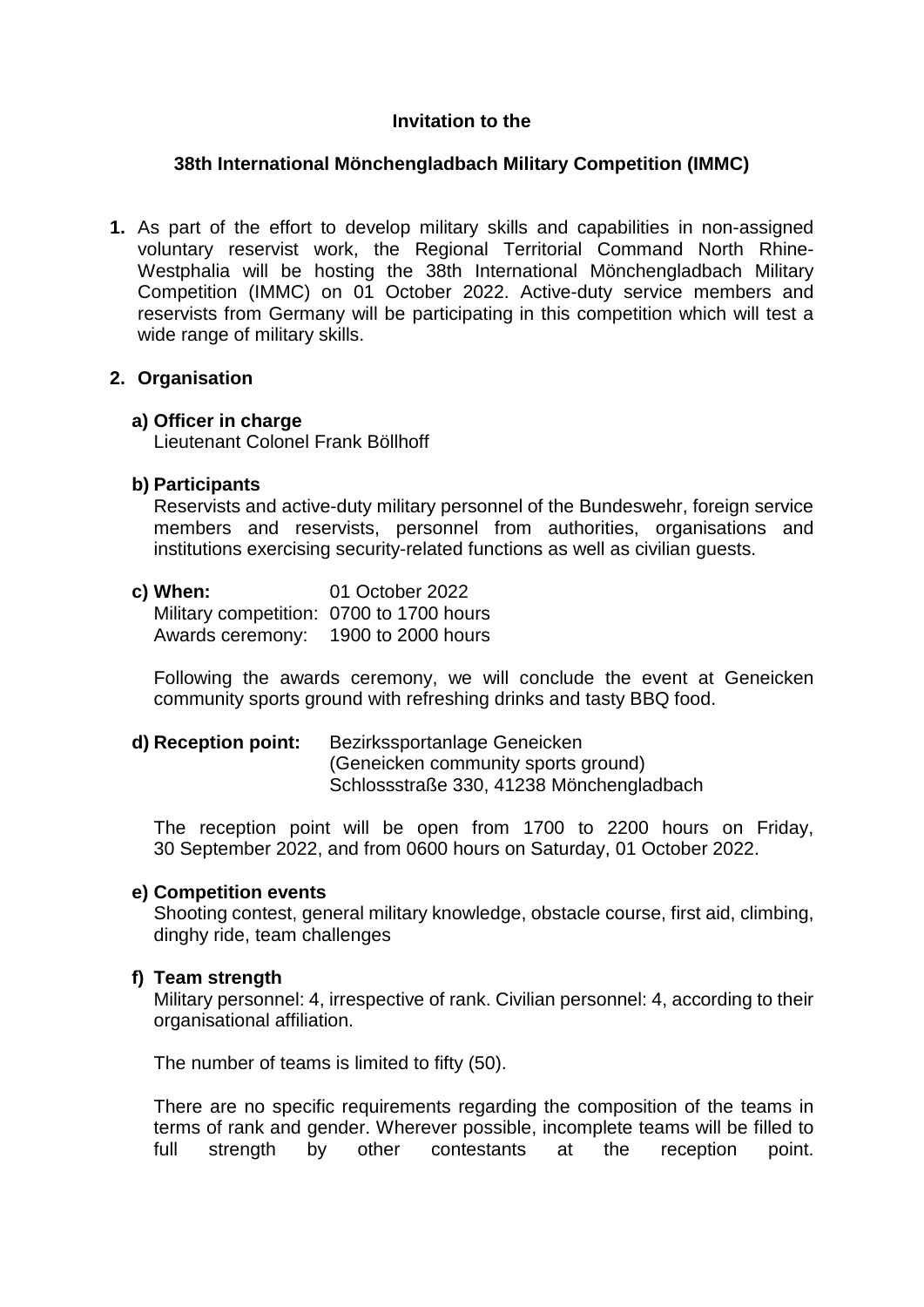#### **g) Dress & Equipment**

Dress:

Bundeswehr military personnel: field dress IAW General Publication A1-2630/0-9804

Military personnel of friendly armed forces: according to their national dress code Civilian organisations: according to the dress code of the respective organisation

Equipment: Any additional equipment required for the various contests will be provided by the organiser.

No weapons or luggage will be carried during the march.

Contestants are strongly recommended to bring an extra field dress / service dress for the awards ceremony.

The use of cell phones and other aids / devices (vehicle, privately owned maps, GPS, etc.) is prohibited and may result in disqualification.

#### **h) Registration**

Registrations must be submitted to the following address by **09 September 2022**:

Landeskommando Nordrhein-Westfalen (Regional Territorial Command North Rhine-Westphalia) S3 – buResArb Wilhelm-Raabe-Straße 46 D–40470 Düsseldorf Phone: +49 211 – 959 3471 E-mail: LKdoNWbuResArb@bundeswehr.org

Late registrations cannot be considered. Participating teams will be notified in writing and provided with additional information.

Bundeswehr reservists are requested to register through their sergeant in charge of reservist affairs.

#### **i) Meals**

Meals will be provided as requested upon registration.

#### **j) Accommodation**

Limited space for overnight stay(s) will be available free of charge in team tents at Geneicken community sports ground; places will be assigned in the order of registration. *Field beds cannot be made available!* Please bring a sleeping bag and camping mat. You can also pitch your own tent on the lawn of Geneicken community sports ground. Shower facilities are available at the sports ground. If you wish to check for other options, please do so on your own initiative.